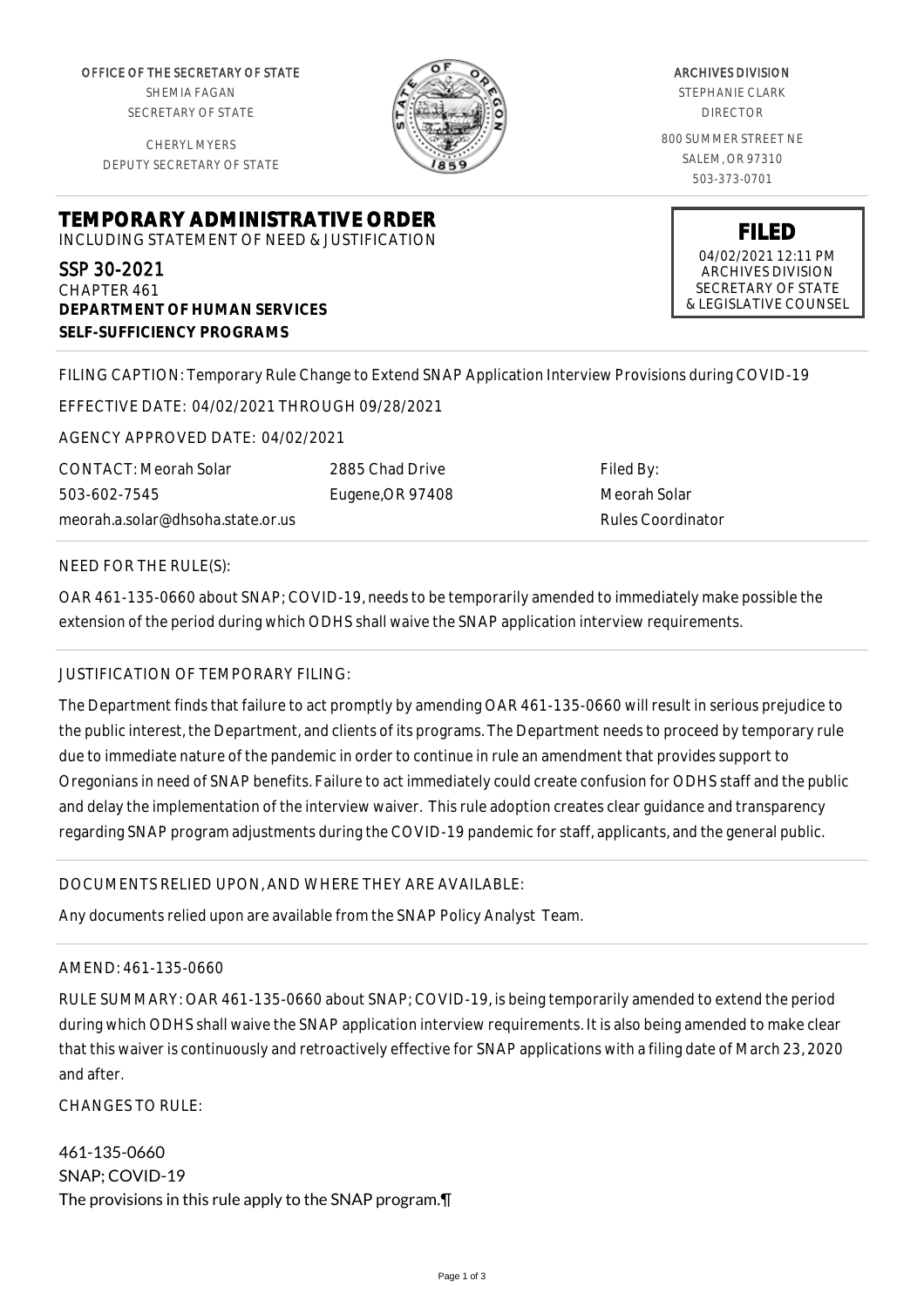(1) The Department suspends the following rule sections regarding the SNAP program as provided in this rule:¶

(a) OAR 461-115-0230(3), and¶

(b) OAR 461-135-0520(2) and (6).¶

(2) The Department amends the following rules and rule sections regarding the SNAP program as provided in this rule:¶

(a) OAR 461-115-0020(2),¶

(b) OAR 461-115-0450(1) and (2),¶

(c) OAR 461-135-0570(3), and¶

(d) OAR 461-170-0102.¶

(3) Per the Families First Coronavirus Act, Title 3, Section 2301:¶

(a) SNAP time limit work requirements for ABAWDs (see OAR 461-135-0520) are temporarily waived.¶

(b) ABAWDs will not be subject to earning countable months (see OAR 461-135-0520). ¶

(4) An individual who the Department has determined is mandatory (see OAR 461-130-0305) will be granted "good cause" (see OAR 461-130-0327) if the reason for not accepting employment or for leaving a job was due to the individual's concerns regarding their health due to the COVID-19 pandemic. ¶

(5) Notwithstanding OAR 461-115-0450, the Department may extend a certification period (see OAR 461-001- 0000) before the certification period ends: ¶

(a) Not to exceed 6 months, when the certification period ends in the months of March, April, May, or June of 2020.¶

(b) When the certification period ends in October or November 2020:¶

(A) The certification period is extended to April 30, 2021, for a filing group with a certification period of 12 or fewer months.¶

(B) The certification period is extended to October 31, 2021, for a filing group with a certification period of 24 months.¶

(c) When the Mid-Certification Review is due in the months of October, November or December 2020, the Department waives the requirement to submit the Review and:¶

(A) The certification period is extended to October 31, 2022 and the Mid-Certification Review is due in October 2021, for a filing group with a Review due in October or November 2020.¶

(B) The certification period is extended to December 31, 2022 and the Mid-Certification Review is due in December 2021, for a filing group with a Review due in December 2020.¶

(d) When the certification period ends in December 2020:¶

(A) The certification period is extended to June 30, 2021 for a filing group with a certification period of 12 or fewer months.¶

(B) The certification period is extended to December 31, 2021 for a filing group with a certification period of 24 months.¶

(e) When the certification period ends in the months of February or March 2021 and the certification period of the filing group has not been previously extended by the Department:¶

(A) Not to exceed 6 months when the only countable income is TANF program benefits or TANF program benefits and Social Security benefits.¶

(B) Not to exceed 12 months when the only countable income is Social Security benefits.¶

(6) Notwithstanding OAR 461-170-0102, the Department waives the requirement to submit an "Interim Change Report" or a "Mid-Certification Review" in order to continue receiving benefits: ¶

(a) When the Interim Change Report or Mid-Certification Review is due in the months of March, April, May, or June of 2020.¶

(b) When the Interim Change Report is due in the months of October, November, or December of 2020.¶

(7) Emergency allotments (supplements) are permitted through USDA waiver under Families First coronavirus Response Act of 2020. The Department may issue an emergency allotment of SNAP benefits for any months

approved for an emergency allotment by the Food and Nutrition Service, with the following limitations:¶

(a) The emergency allotment does not change the benefit level, calculated under OAR 461-160-0400, for the